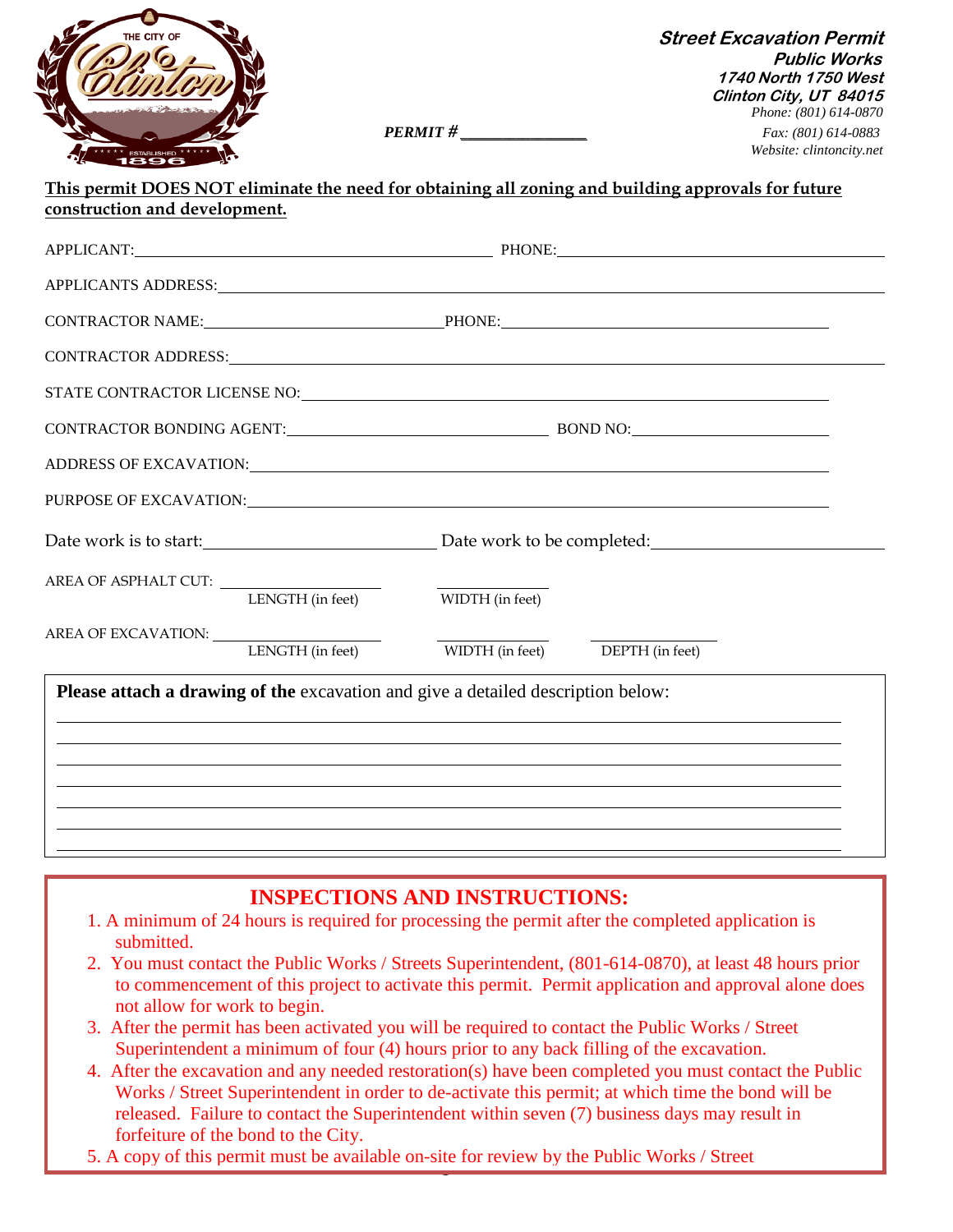# **AGREEMENT**

For and in consideration of the granting of this street excavation permit by the City, the applicant agrees to comply with and abide by the following instructions and provisions with respect to the performance of all work under this permit.

# **1. All work shall be performed strictly in accordance with Clinton Cities Development Standards as contained in Clinton City Code of Ordinances Title 9 as well as this agreement.**

#### **2. STREET CLOSURES**

The excavator shall not close any street or restrict traffic without prior permission of the City. In the event street closure permission is granted, the excavator shall notify the fire and police departments prior to road closure and length of time and closure shall be stated.

# **3. UTILITY LOCATING**

Prior to excavation, notification shall be given to each utility company, which may have underground facilities in the area of the proposed excavation. All excavations must be done in accordance with UTAH CODE TITLE 54 PUBLIC UTILITIES..

# **4. SIGNS AND BARRICADES**

The excavator shall erect and maintain about said installation during the excavation and until the street is restored to its normal condition sufficient guards, signals, barricades, and lights in accordance with the "Manual ON UNIFORM TRAFFIC CONTROL DEVICES" standards to prevent accidents.

#### **5. DAILY SITE CHECK**

The excavator agrees to make a daily check of the excavation and area to ensure the proper placement of warning devices. If notified by a representative of Clinton City that a problem or hazard exists, the applicant will take immediate action to remedy the problem.

#### **6. SAW CUT**

If the excavation is through asphalt or concrete the excavator shall saw cut the entire length and width of all excavations.

#### **7. ROADS RESTORED TO SAFE CONDITION**

The excavator shall restore roads to a safe and passable condition within 16 hours unless special permission is granted by the Public Facilities Inspector. All remaining repairs and restoration shall take place within 10 calendar days from the date of the first excavation.

#### **8. BACKFILL**

The excavator shall notify the City at least 4 hours prior to the backfilling of any portion of the excavation. All back-filling is to be compacted by mechanical means in one foot layers. Failure to notify the City will result in contractor re-excavation of the work to provide for proper inspection.

### **10. REPAIR PIT EXCAVATIONS**

For single excavated areas less than 50' in length and 20' in width, all materials that are dug out of the trench or excavation shall be hauled off and disposed of at an approved site. The trench or excavation shall be refilled with new crushed road base and compacted to 96% and made ready for the asphalt finish surface. The trench or excavation shall be patched by the contractor with a minimum 1 foot T-cut and 4 inches of asphalt or 1" greater than the existing whichever is greater.

#### **11. CUTTING OF NEWLY PAVED STREETS**

The City's policy is not to cut newly paved streets for five (5) years from the time of paving. This applies to new streets, streets that have been reconstructed, and overlaid streets. However, in the situations where a street must be cut during this time period, the street shall be restored per the APWA Bituminous Pavement T Patch standard, latest edition.

# **12**. **LIABILITY FOR CLAIMS**

The excavator agrees to and shall defend, indemnify, and hold the City harmless from any claims, losses, damages, or expenses arising out of or from the construction, maintenance, repair or replacement of pipelines and underground systems, and the cutting, alteration and replacement of roadway, curb, gutter, sidewalk, driveway, to the extent that such claims, losses, damages, or expenses are caused by the excavator's negligent acts, errors, or omissions.

#### **13**. **CASH BOND AND INSPECTION**

The excavator or homeowner shall file with the Department of Public Works a cash bond in the sum of \$500.00 or more based upon the estimated restoration fees as calculated by the City. The deposit shall be returned within 20 working days after the final inspection and acceptance by the City. Failure to obtain a final inspection will result in forfeiture of the cash deposit.

# **14**. **RESTORATION OF EXISTING EMPROVEMENTS**

The Developer/Contractor shall be responsible for the protection and the restoration or replacement of any improvements existing on public or private property at the start of work or placed there during the progress of the work. Existing improvements shall include but not to be limited to permanent surfacing, curbs, gutters, sidewalks, planted areas, ditches, driveways, culverts, fences, and walls. All improvements shall be reconstructed to equal or better, in all respects, than the existing improvements removed.

# **15**. **INSURANCE REQUIREMENTS**

Before a permit is issued, the Applicant shall furnish to the City evidence that such Applicant has a comprehensive general liability and property damage policy that includes contractual liability coverage.

I HEREBY ACKNOWLEDGE that I have read the instructions and provisions of this permit and agree to assume all duties and obligations provided herein. I am also aware of the responsibilities placed upon me by Ordinance No. 10-79 and accept those as contained therein.

Applicant: By: By: